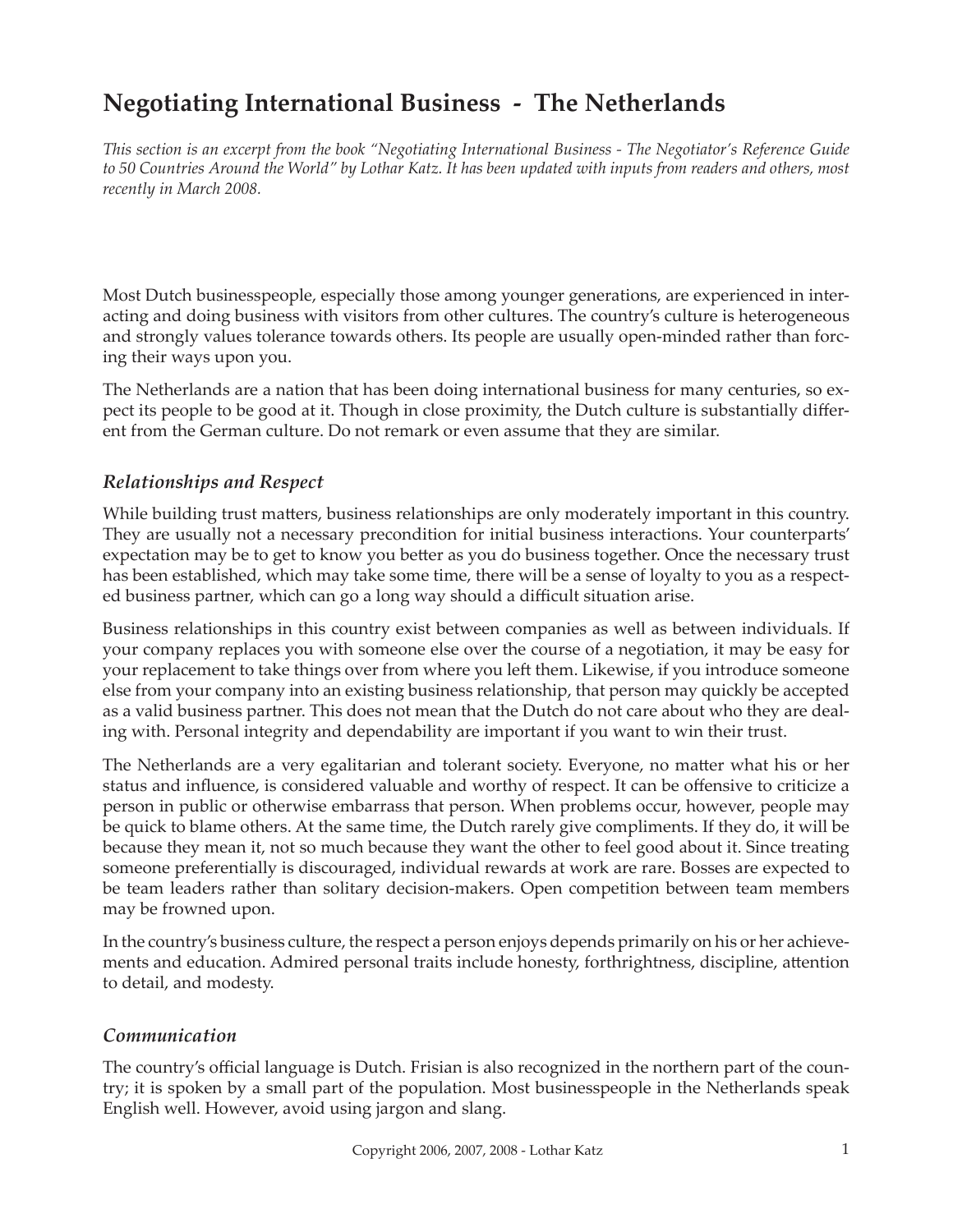The Dutch usually speak neither in quiet tones nor particularly loudly. At restaurants, especially those used for business lunches and dinners, keep conversations at a quiet level. Being overly loud may be regarded as bad manners, though. Interrupting others is often considered rude. Periods of silence do not necessarily convey a negative message. Emotions are rarely shown in public, and self-control is seen as a virtue in the Netherlands. People generally converse standing about three feet apart.

Communication can be very direct in the Netherlands. The Dutch value straightforwardness and honesty much more highly than tact or diplomacy. They dislike vague statements and openly share opinions, concerns, and feelings with others. The concept of 'saving face' is not important in this country. While you want to remain respectful, pointing out mistakes is accepted and often appreciated. Being blunt is often much better than appearing evasive or deceptive. Avoid giving ambiguous answers such as 'We will consider it,' 'This will take further investigation,' or 'Perhaps' if your real answer is 'no.' If you do not want to reply with a straight 'no,' it may be best not to give any answer – the message will be clearly understood. If something is against company policy or cannot be done for other reasons, your counterparts will likely say so. They may view this as a simple statement of fact and might not understand that someone else could consider this directness insensitive. Being overly polite is a mistake - people will suspect that you are about to ask a special favor.

The Dutch use body language sparingly, although facial expressions and other clues can be quite telling, especially if they dislike an idea or proposal. They may make some physical contact, such as a backslap as a sign of friendship, but there is usually not a lot of it. Eye contact should be frequent, almost to the point of staring, as this conveys sincerity and helps build trust.

# *Initial Contacts and Meetings*

Having a local contact can be an advantage but is usually not a necessary precondition to doing business in the Netherlands. However, introductions by reputable institutions such as a local bank or investment house may open doors faster. Having local people who could serve as a reference may also help. Negotiations in the Netherlands can be conducted by individuals or teams of negotiators.

If possible, schedule meetings at least one to two weeks in advance. Agreeing on an agenda upfront is useful. It will be strictly followed. Do not cancel a meeting on short notice since that can be viewed as very rude. At any meeting, whether business or social, it is best to be right on time. Avoid being more than 5 to 10 minutes late, and call ahead if you will be.

Names are usually given in the order of first name, family name. Use *Mr./Ms.* or *Mijnheer/Mevrouw* plus the family name. If a person has a title, such as *Doctor* or *Professor*, use it instead, followed by the family name. Only close friends call each other by their first names. You may never get to that point in a business relationship, although it is becoming more common among younger people. Introductions are accompanied by firm handshakes.

The exchange of business cards is an essential step when meeting someone for the first time, so bring more than you need. Almost all businesspeople in the Netherlands read English, so there is no need to have your card translated. Show doctorate degrees on your card and make sure that it clearly states your professional title, especially if you have the seniority to make decisions. When presenting your card, smile and keep eye contact, then take a few moments to look at the card you received.

Meetings either start with a few minutes of 'small talk' or get right down to business. A sense of humor is appreciated, but know that Dutch humor is often dry and earthy. They may not appreciate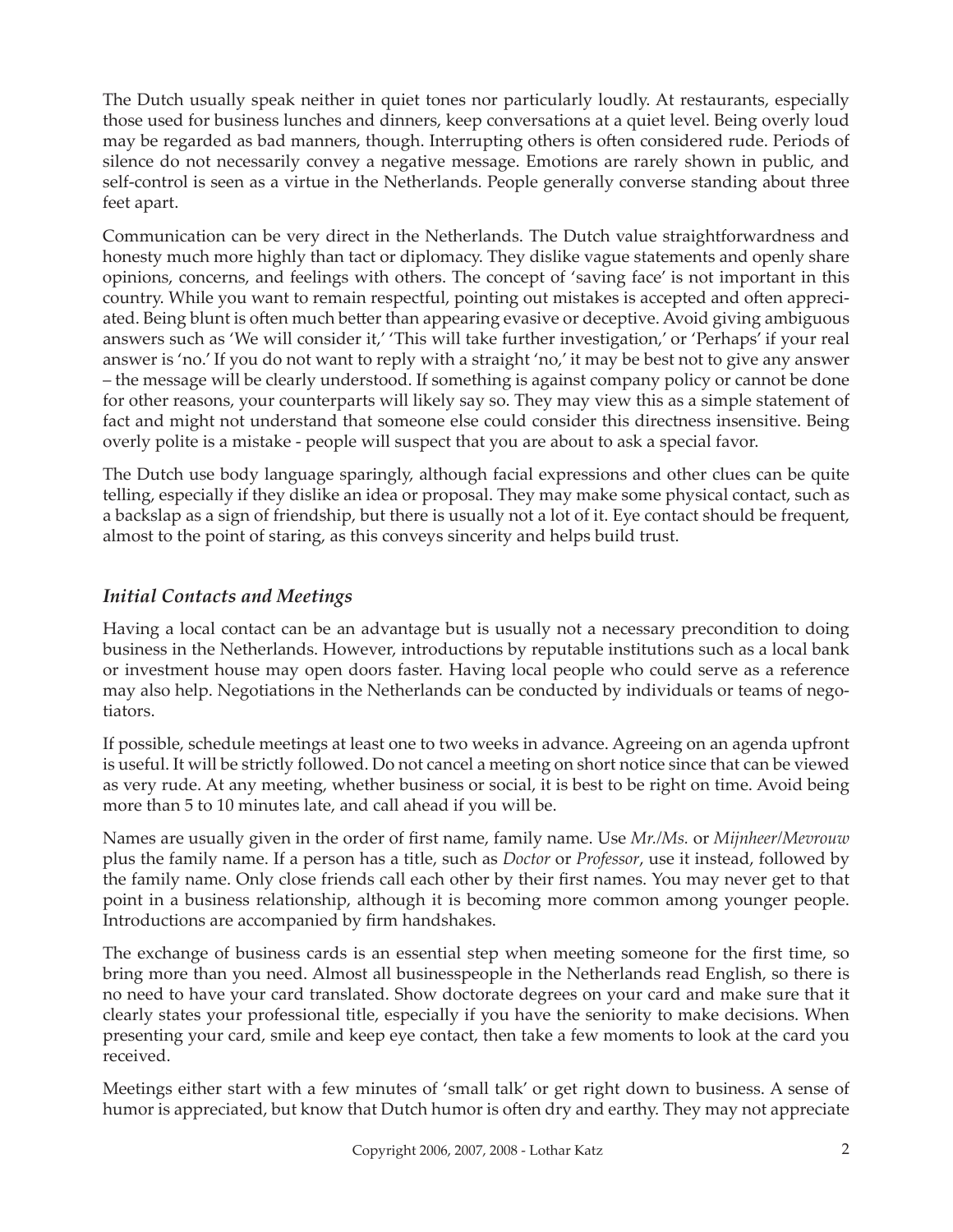witty remarks or complicated analogies. One's private life has no place in meetings, and personal comments should be avoided. Business is a serious matter in the Netherlands, and meetings can be quite formal. While the primary purpose of the first meeting is to become acquainted, the discussion will mostly focus on business topics. It is vital to come well prepared as the Dutch hate wasting time.

Presentation materials should be attractive, with good and clear visuals. Keep your presentation succinct and methodically thought out. Since they value directness, be straightforward about both positive and negative aspects. The Dutch are generally suspicious of hype and exaggerations and may respond negatively to an aggressive sales approach that might be effective in the United States. They often look for deficiencies in your products or services and may openly draw your attention to them. Know your topic well, and use logical arguments and concrete examples to back up your proposals. Having your English-language handout materials translated to Dutch is not required, though it will be appreciated.

# *Negotiation*

**Att itudes and Styles –** To the Dutch, negotiating is usually a joint problem-solving process. Buyer and seller in a business deal are equal partners who both own the responsibility to reach agreement. They may focus equally on near-term and long-term benefits. The primary negotiation style is cooperative, but people may be unwilling to agree with compromises unless it is their only option to keep the negotiation from getting stuck. Since the Dutch believe in the concept of win-win, they expect you to reciprocate their respect and trust. It is strongly advisable to be straightforward while remaining respectful and cooperative.

Should a dispute arise at any stage of a negotiation, you might be able to reach resolution by focusing on logical reasoning and facts. Depending on the situation, apologizing may also make the Dutch more conciliatory.

**Sharing of Information –** Dutch negotiators believe in information sharing as a way to build trust. This does not mean that they will readily reveal everything you might want to know during your negotiation. However, negotiations can become very difficult if one side appears to be hiding information from the other.

**Pace of Negotiation –** Expect the bargaining phase to be fairly swift, though decisions may take a long time. This assumes that enough time was available for the local side to plan and organize their approach. The Dutch are not very good at improvising. While diligent, Dutch businesspeople are less obsessive over details than Germans are and strive to conclude negotiations quickly if possible. This does not mean that they will readily accept unfavorable terms.

The Dutch generally prefer a monochronic work style. They are used to pursuing actions and goals systematically, and they dislike interruptions or digressions. When negotiating, they often work their way down a list of objectives in sequential order, bargaining for each item separately, and may be unwilling to revisit aspects that have already been agreed upon. They may show little tolerance if a more polychronic counterpart challenges this approach, which they view as systematic and effective. This rigid style may be difficult to tolerate for negotiators from highly polychronic cultures, such as most Asians, Arabs, some Southern Europeans, or most Latin Americans, who may view it as closed-minded and overly restrictive. In any case, do not show irritation or anger when encountering this behavior. Instead, be willing to bargain over some items individually. Otherwise, clearly indicate that your agreement is conditional and contingent on other items.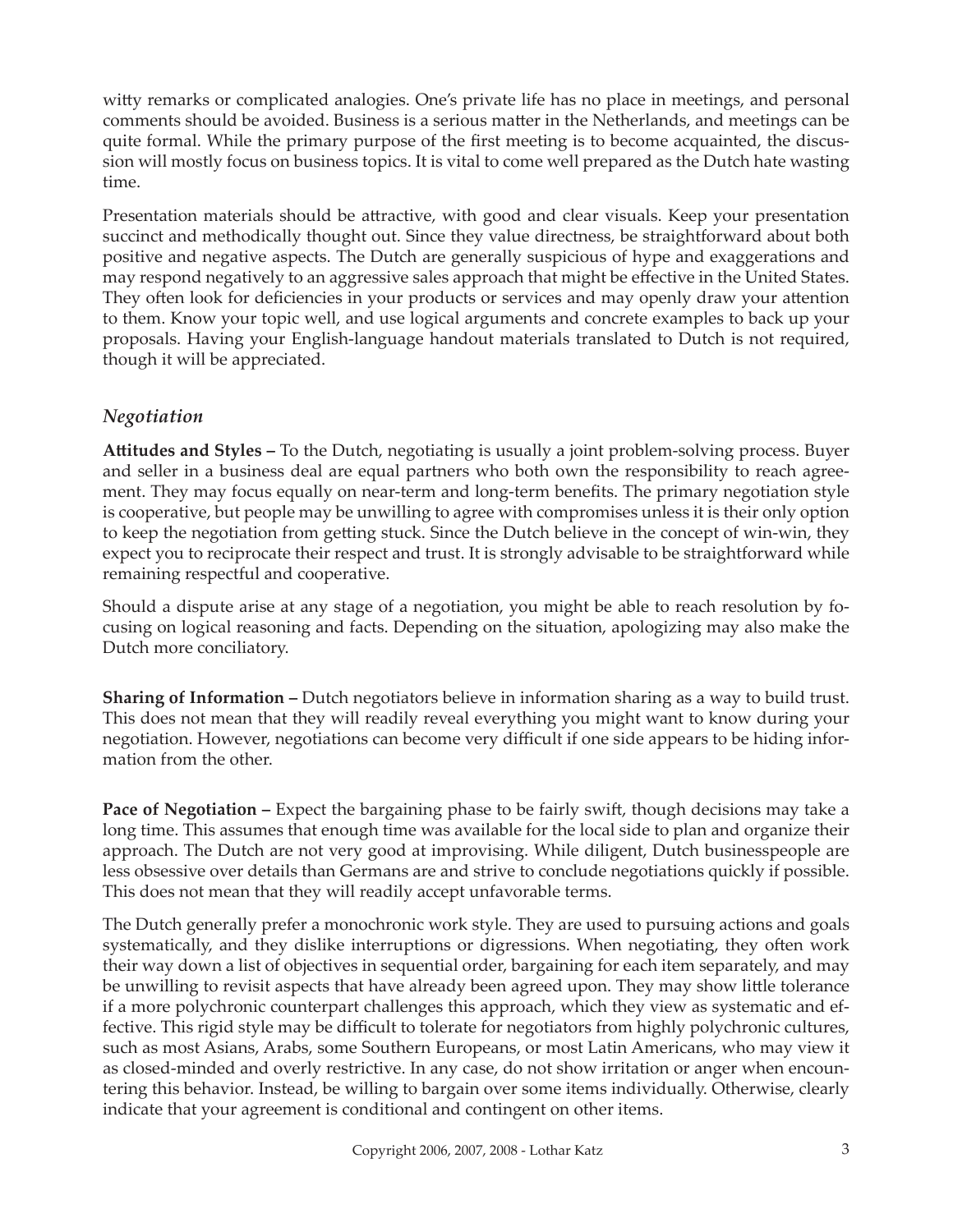**Bargaining –** While the Dutch are not overly fond of bargaining and dislike haggling, they can be quite good at both. The bargaining stage of a negotiation may take longer than in the United States, but not excessively so. Prices rarely move by more than 20 to 30 percent between initial offers and final agreement. Leave yourself room enough for concessions and prepare alternative options since your Dutch counterparts may outright refuse some aspects of your proposal. Ask the other side to reciprocate if you make concessions. Focus your arguments on concrete facts and information. Exaggerated claims or bragging will not help your position at all.

The Dutch prefer to negotiate in a very straightforward style. They use deceptive techniques only infrequently, such as telling lies, sending fake non-verbal messages, pretending to be disinterested in the whole deal or in single concessions, misrepresenting an item's value, or making false demands and concessions. Do not lie at or otherwise grossly mislead your counterparts, as doing so might damage or even destroy business relationships. Carefully orchestrated, 'good cop, bad cop' may be an effective tactic to use in your own negotiation approach. Businesspeople rarely claim 'limited authority' since decision making is either a group process or they have the necessary empowerment. Do not use the technique yourself since the Dutch will believe they are 'talking with the wrong person.'

Negotiators in the country may use pressure techniques that include opening with their best offer, showing intransigence, making final offers, or applying time pressure. When using similar tactics yourself, clearly explain your offer and avoid being aggressive. Periods of silence in conversations are normal and may not represent an attempt to use it as a negotiation technique. Be careful when using pressure tactics such as making expiring offers or nibbling. Your counterparts may consider these inappropriate unless they are strongly interested in your offer and clearly understand the rationale behind the approach. Otherwise, while the negotiation is not necessarily over, it may become less constructive.

While Dutch negotiators may occasionally appear aggressive, this usually only reflects their direct and blunt style rather than any tactical behavior. They will not shy away from open confrontation if challenged, though. Attempts to gain advantages by being aggressive with a large Dutch company likely work against you. Threats and warnings, openly displayed anger, or walkouts may be used to some degree, but they are normally based upon calculated negotiation strategies rather than aggressive attitudes. Extreme openings are viewed as inappropriate and may upset your Dutch counterparts. It is best to open with an offer that is already in the ballpark of what you really expect.

Emotional negotiation techniques, such as attitudinal bargaining, sending dual messages, attempting to make you feel guilty, or grimacing, may occasionally be employed. It is best to remain calm. Appeals to personal relationships are very rare. Dutch businesspeople often employ defensive tactics such as changing the subject, blocking, asking probing or very direct questions, making promises, or keeping an inflexible position. When making promises, know that your counterparts will expect you to keep them. If you fail to live up to what you promised, they may lose trust and may even call off the deal.

Corruption and bribery are very rare in the Netherlands. It is strongly advisable to stay away from giving gifts of significant value or making offers that could be read as bribery.

**Decision Making –** Dutch companies are rarely very hierarchical. Decision making is a group process through which consensus is established and during which all team members involved get opportunities to voice their opinion. The authority to make decisions often resides with managers at lower levels of the organization without requiring further executive approval. The role of senior managers is to dispense information, provide guidance, and coordinate the decision making as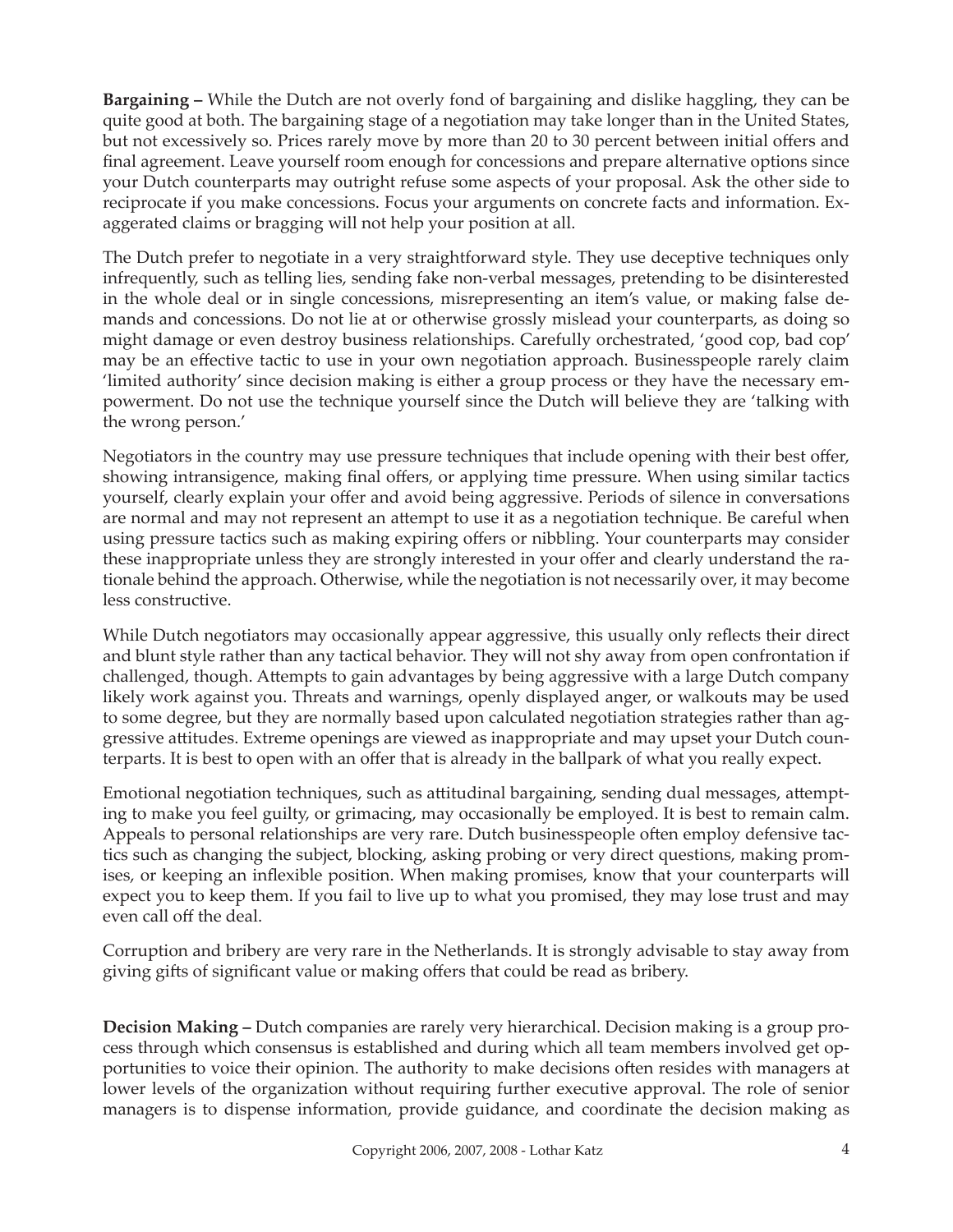needed. They do not have 'final say.' This can be confusing for negotiators from other western countries who may be looking to identify the 'key decision maker' in an organization, while in reality such a role may not exist at all. Decision making can take a long time and requires a great deal of patience. It is very important to learn about the company structure and win the support of people at all organizational levels who are involved in the negotiation, rather than focusing on upper management only. Once a decision has been made, it may be very difficult to change.

Unlike in most other cultures, there can be huge differences in the decision process depending on whether the Dutch negotiate at home or abroad. Through their tradition as traders in international markets, they have learned that success abroad may require swift decisions. Accordingly, Dutch businesspeople traveling abroad often have sufficient decision-making authority to close deals themselves. It can be advantageous to invite a Dutch counterpart to meet in your home country as a way to speed up the negotiation process.

When making decisions, businesspeople may apply universal principles rather than considering the specific situation. They often dislike 'making exceptions,' even when arguments speak in favor of doing so. Personal feelings and experiences are considered irrelevant in business negotiations, so people focus on empirical evidence, logical arguments, and objective facts. Most Dutch are moderate risk takers.

# *Agreements and Contracts*

Capturing and exchanging meeting summaries can be an effective way to verify understanding and commitments. Oral agreements and statements of intent may already be legally binding and are usually dependable, though they do not substitute for written contracts. Actions that have been agreed upon are usually implemented immediately, even if a final contract is still pending. In general, dependability is highly valued and swift follow-up is essential.

Written contracts tend to be lengthy. They often spell out detailed terms and conditions for the core agreements as well as for many eventualities. Signing the contract is very important not only from a legal perspective, but also as a strong confirmation of your Dutch partners' commitment.

It is recommended to consult a local legal expert before signing a contract. However, do not bring your attorney to the negotiation table.

Contracts are usually dependable, and the agreed terms are viewed as binding. Your counterparts will make strong efforts to meet their commitments. Failure to meet the terms of a contract is likely to trigger legal action. However, your counterparts may occasionally ask you to reconsider aspects of the contract if conditions have changed.

## *Women in Business*

While women enjoy similar rights as men, most Dutch women are still struggling to attain positions of similar income and authority. However, visiting businesswomen should have few problems in the country as long as they act professionally in business and social situations.

## *Other Important Things to Know*

Formal, conservative attire is important when doing business here. Male business visitors should wear dark suits with neckties on most occasions.

While business lunches are common, dinners are not. During these events, business may or may not be discussed. Wait to see whether your counterparts bring it up.